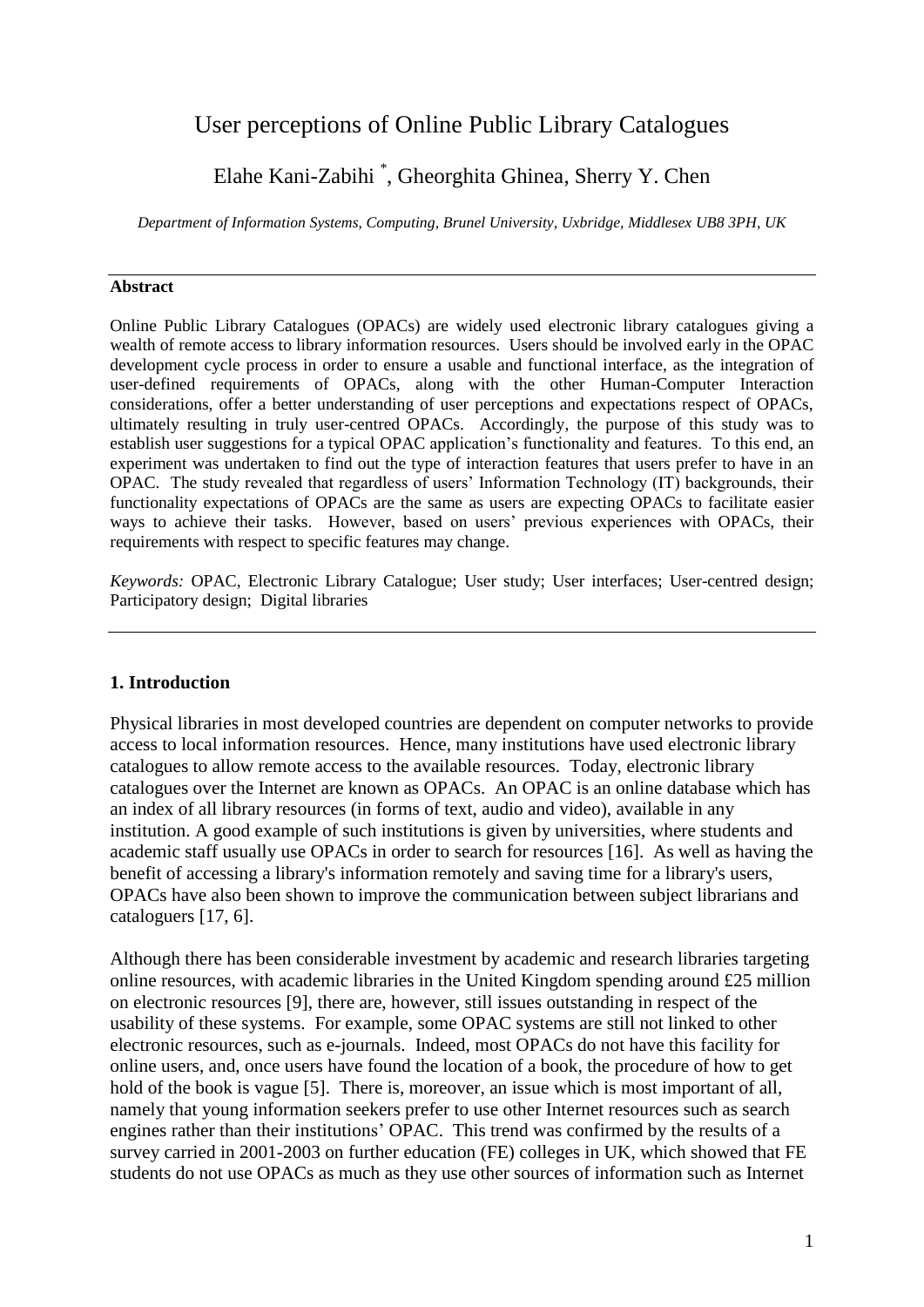search engines or organisational websites. Therefore researchers are eager to assess user satisfaction with library services and for this they have used both qualitative and quantitativeled studies to measure user levels of satisfaction with library services [24]. Moreover, as library managers are enthusiastic to know what differences their library services make to Learning, Teaching and Research (LTR), there have been an increasing number of studies on different approaches and methods for measuring the impact of these services on academic life [19, 7].

One of the premises of our research is that by involving end users in the OPAC design process, uncertainties to do with the efficacy of OPACS on LTR shall reduce, as designers of the library services are the user themselves. Accordingly in this paper we argue that, in designing and implementing OPAC user interfaces, users' abilities and experiences have to be taken into account. To this end, the study presented here investigates the functionality and features of OPACs from users' viewpoints with the aim of using these as future user requirements in developing OPACs. In particular, it focuses on how users' abilities and experiences influence their perceptions with respect to the interaction features provided by the OPAC. Accordingly, the structure of the paper is as follows: while section 2 presents related work, section 3 details the experimental study undertaken as part of our research. Section 4 then presents results, whilst conclusions and possibilities for future work are identified in section 5.

## **2. Background**

A close look at how users interact with OPACs helps to understand users' needs and consequently to design these systems in a way appropriate to satisfy its users. For instance, most users prefer to have less text on screen and more icons instead [5]. Moreover, users expect to see images of materials available on OPACs [8]. In updating and introducing a new version of OPAC services, users should be comfortable with the new version and should not struggle to do their task and be able to "find what they need, when they need it and in a form they want it" [6]. Designers of these systems should therefore be fully aware of users' skills and abilities.

Designers, however, are more likely to be successful in designing interfaces if they spend time with users, observing how they work. This process of interaction between designers and users is known as 'user and task analysis' [14] and has been so far a methodology insufficiently used in the design of OPACs. This in spite of its obvious advantages, for observing people in action can give the designer useful information on the usability of systems [22].

In fact usability has been shown to be of critical importance in achieving the satisfaction of users [11]. As for usability requirements of OPACs themselves, previous research [3] has confirmed that such systems should be useful and useable. In this context, the former term entails that information is made available to users in a suitable format at their requested time, while the latter captures requirements in respect of OPACs being: efficient and effective enough to satisfy the user; easy to learn; and able to support the user in his/her interactions with the system. Indeed, such considerations drive us to the conclusion that users' needs must be considered from the earliest stages and at the deepest levels of design of such systems.

There is a substantial body of research which targets users' interactions with OPAC interfaces. However, most existing user studies have mainly focused on OPACs' search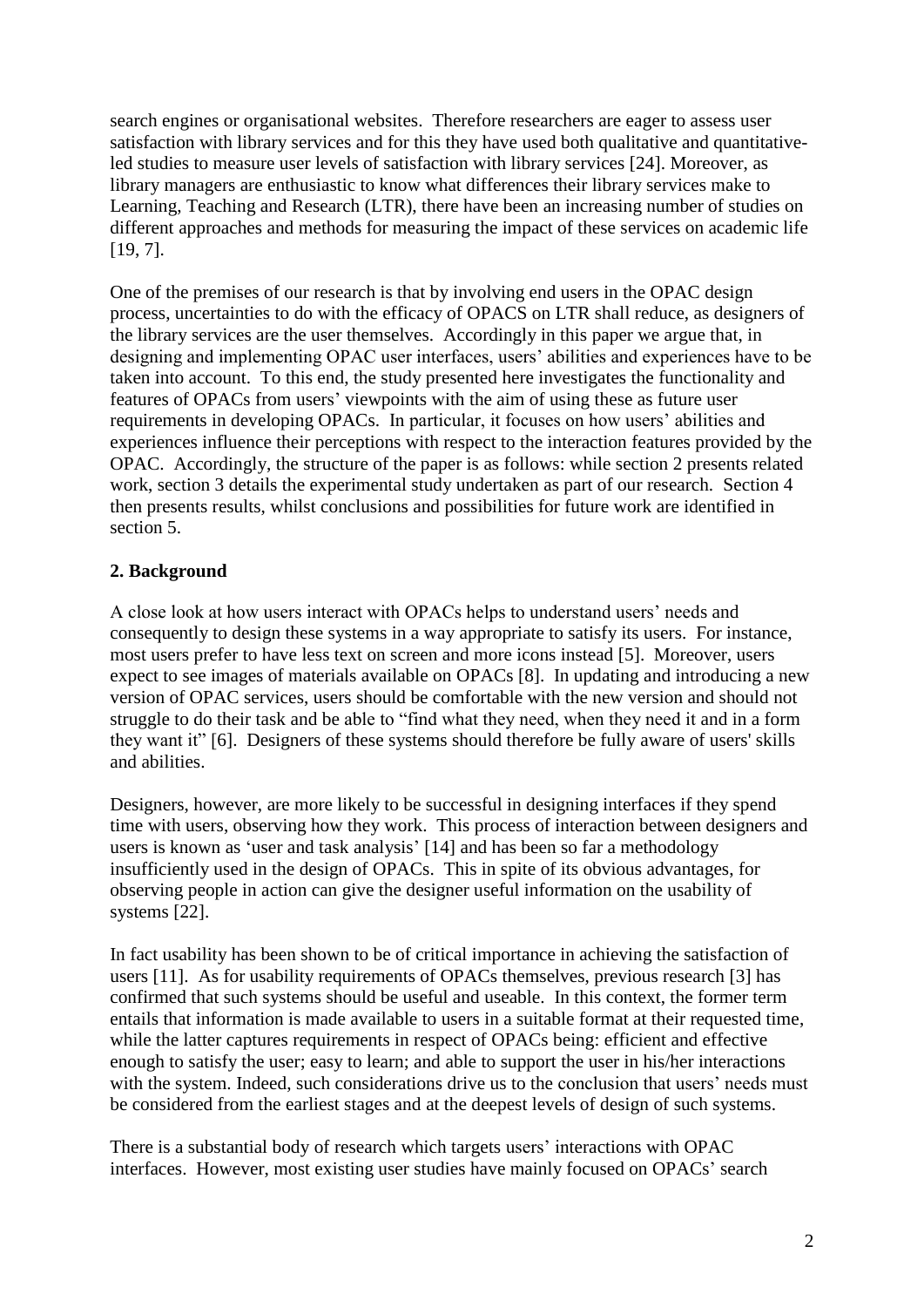engine's capabilities [2, 12] as well as on identifying user retrieval methods [23, 21], so that users are able to find the information they need with minimal effort. Whilst such research disregards the fact that environmental conditions affect people's behaviour more than their personal goals [4], an even more important omission, in our opinion, is that they implicitly assume that a good interface design has been executed in the first place. However, good interface design should ensure that OPACs' interfaces are friendly enough to deliver user satisfaction with the quality of their results first time round, irrespective of environmental conditions and any potential inhibiting influences these might exert.

It is thus expected that taking users' needs into full consideration shall increase the efficiency of OPACs and make them more usable and accepted by users. This can be done by actually involving users in the design stage and research shows that involving users in the development stage has resulted in delivering usable systems. Moreover, user involvement has been shown to result in user satisfaction at the end [18]. Although there are different approaches to this, in our study we are particularly interested in introducing elements of usercentred design and participatory design.

User-centred design methods focus on users through planning, design and development of a product, since only users can provide "sufficient knowledge and understanding of the context of use". In a survey of user-centred design practice, conducted by Vredenburg et al. [25], results showed that there was improvement in product usability and that user-centred design methods are extensively used in industry. Moreover participatory methods allow all participants (users, designers, and developers) to contribute equally and influence design. Therefore, users as well as designers and developers have an important impact in the product outcome [13].

In involving users in OPAC design, irrespective of whether one employs a user-centred design method or participatory method, it is however important to co-opt users with a variety of IT backgrounds, as their use of OPACs is very much dependent on their previous knowledge and experiences in IT. Support for this was shown in a study measuring online (database) searching experiences, conducted by Hsieh-Yee [15], which involved two user groups. The first was made up of 32 professional online searchers (who had at least one year of search experience or had taken courses on online searching), whilst the second comprised 30 novice searchers (who had little or no search experience and had not taken any courses on online searching). This particular study investigated how people use their search methods to search an online database and also whether their search experience and subject knowledge had an effect on their searching methods. The conclusion of this study showed that in fact both the subject expertise and search experience had an effect on the search method employed by users.

From a related but a different perspective, a study carried by Fields et al. [10] observed librarians while helping students who did not have sufficient skills to find the information they need using the catalogue. Two librarians were videotaped and were asked to think out loud whilst they were interacting with the students. Here again, the conclusion of the study was that expert users are more successful at finding information than non-experts, thus supporting our view that OPAC design has to take into account user IT skills.

Moreover, the report produced by Tenopir et al. [23], which gives an overview of some 200 research studies on the use and users of electronic library resources, has also highlighted different user behaviours with electronic resources. The study concluded that high school and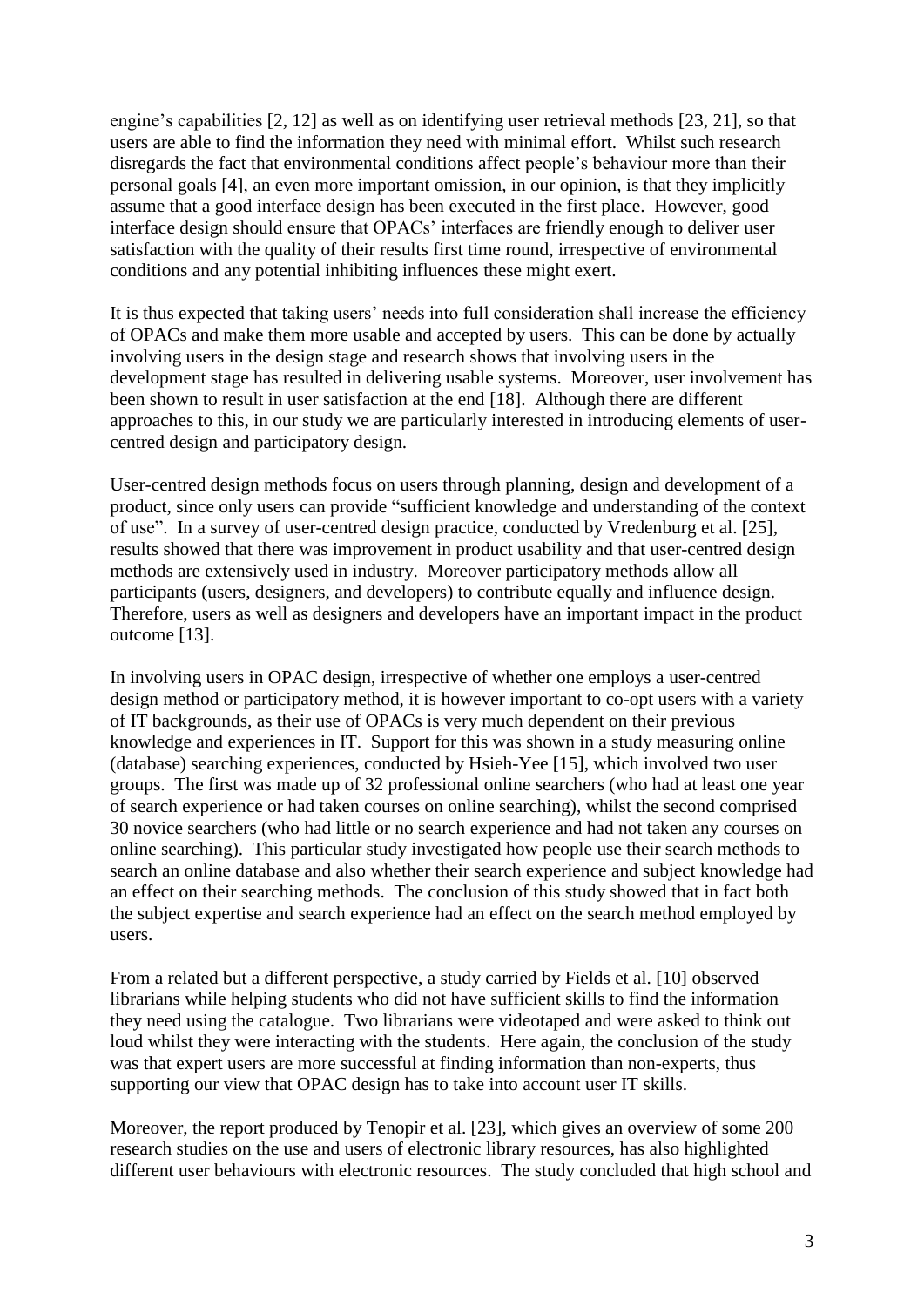undergraduate students will often use library electronic resources if they have been asked to use it for a specific assignment. It has also highlighted that despite their differences in the type of education they had and their needs, both high school and undergraduate students preferred to access electronic resources through the library from home. However, graduate students, and particularly PhD students, are the main users of these services.

As opposed to previous studies [16, 20, 1, 21] in the area, which have mainly focused on information retrieval and usability issues in OPACs, the purpose of the research reported in this paper is to determine end user opinions and suggestions in respect of existing OPAC features and functionalities; and also to explore how these are influenced by the particular IT background of a user. In so doing, we hope to take a first step towards integrating user expectations and preferences in OPAC design.

## **3. Experiment**

As mentioned earlier, just like in the case of any other software system, understanding users and their needs is important in the early stage of the OPAC design process. We have therefore undertaken an experiment to understand users' expectations and preferences of OPACs.

In keeping with previous research in the area [6] which has highlighted the use of observations, interviews, experiments and transaction log analyses of end users, our study was made up of two parts. In the first, after completing a user IT profiling questionnaire, users were observed while undertaking four tasks using these different OPACs. In the second, users were asked their opinions in respect of OPAC features and functionalities via a semistructured questionnaire.

# **3.1 Participants**

We were particularly interested in how the level of users IT sophistication impacted the quality of suggestions for OPACs. Accordingly, we polled users having a variety of IT knowledge backgrounds, with a total of 54 users (31 female and 23 male), aged between 19 and 49 years old, from diverse academic backgrounds (Fig. 1) participating in our study.

Users were grouped into three different categories (novice, intermediate and advanced), with an equal number in each category. In order to determine in which particular category a user belonged, each participant in our study had to complete a questionnaire (Table 1). Participants, who answered "yes" to the first three questions and "no" to the rest were categorised as being in the novice category; if participants answered "yes" to any of the three further questions, they were deemed to be in the intermediate category. Further answering "yes" to either question 9 or 10, in addition to the first eight questions, made a user part of the advanced category.

# **3.2 Procedure**

Since OPACs are widely used in academic institutions, and particularly in universities, our study involved users interacting with three OPACs from London universities: Brunel University; City University; King's College London University (KCL). These OPACs were chosen as they had differentiating or distinctive functionality features which were beneficial for our experiment.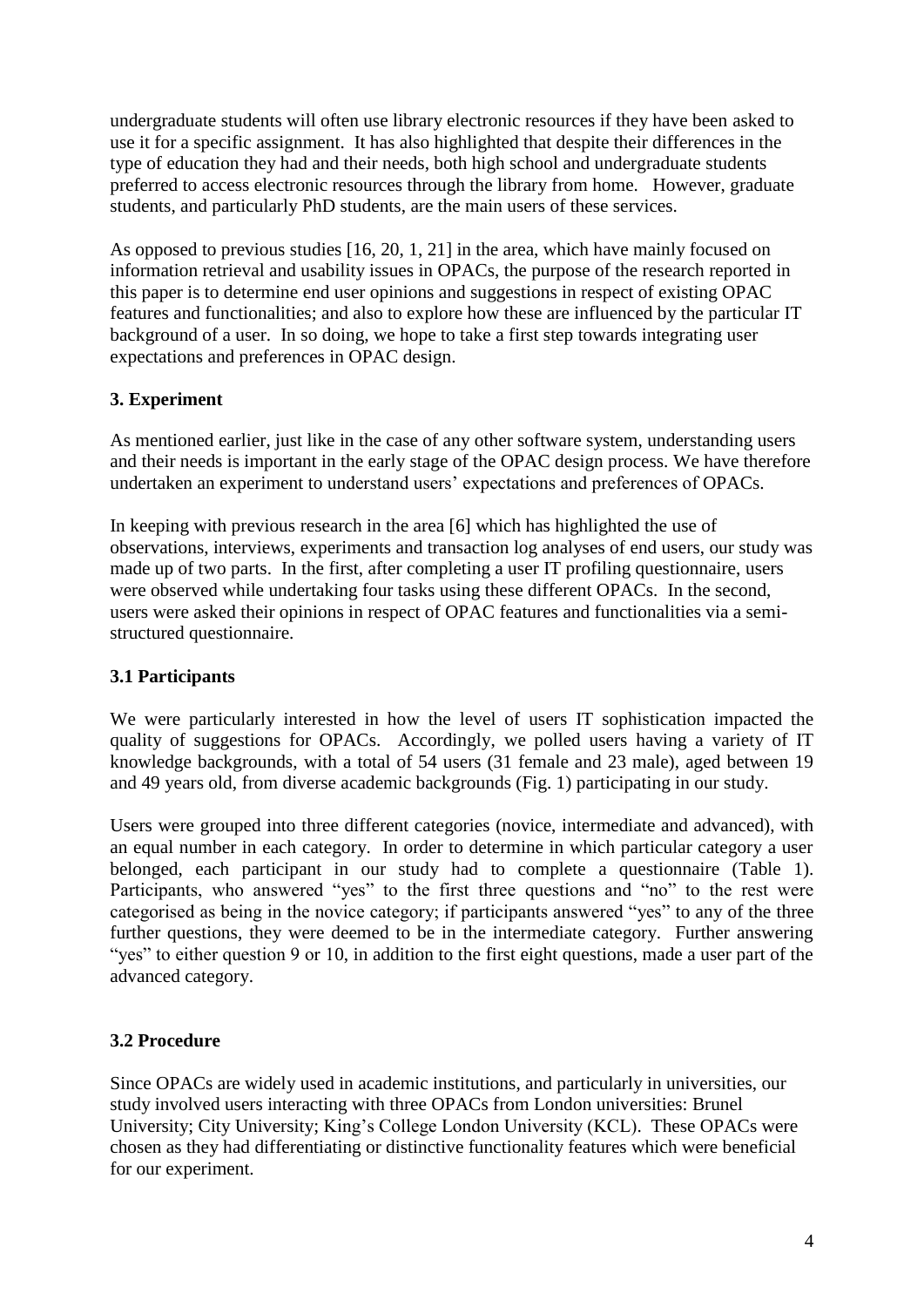### **3.2.1 OPACs**

The Brunel OPAC (Fig. 2) updated its features in 2004-05, with users being now able to see more details about an item in the OPAC, such as the abstract of a book. However, in introducing new interfaces, tasks such as placing a hold on an item have arguably became more complex. To examine this, task one of our study targets exactly this facility of the Brunel OPAC. As anecdotal evidence pointed to the possibility that the Brunel OPAC help service feature is poor, in the second task of our study we asked users to find an inter-library loan service (not provided by the OPAC), and thus explore whether the support available is sufficient to guide users in this way.

As opposed to Brunel's, the City OPAC (Fig. 6) allows users to search for books using the ISBN number from the OPAC home page, via a drop down menu from the search bar. Moreover the OPAC displays all books nearby the shelf of the searched item. Users are therefore able to see other books which might also be helpful to them, much in the same way as they would pick a book from its shelf in a physical library. Task three was thus allocated to City to find out whether users are able to use these services.

Finally, task four concerned the KCL OPAC (Fig. 10). Services provided by this OPAC were relatively different to those used in Brunel and City, with users having access to a rich functionality array. For instance, here users were able to save their searches; view their previous searches; add an item to 'Basket' for future use; email the content of an item to their email account; see the details of recently searched item; search for items using different category such as DVD, Books, music and etc; and finally users were able to clear 'Basket' and 'Previous Searches' lists by clicking on 'End session' button on the screen. Task four, as shall be shown below, explored whether users would use the whole functionality spectrum at their disposal.

### **3.2.2 Tasks**

The tasks that users had to undertake in our study were:

Task one: Search the library for any book, which contains material on *Distributed Systems and Java*. Once you have located such a book, place a 'hold' on it.

Task two: Find out whether you can order an article through the inter-library loan service. Task three: Search for the book having ISBN number 0471346098. When you find it, look for at least four other books within the same subject area (the Java programming language) located on the same physical shelf as this book.

Task four:

*Step 1* - Search for the book entitled *XML in a nutshell*; view full details of the book; add the book to the 'Basket' so you can view it again; email the details of the book to yourself. *Step 2* - Search for *The Godfather* DVD; find out who starred in the movie; add it to the 'Basket'.

*Step 3* - Check the list of items you have added to 'Basket'.

- *Step 4* See the list of searchers you have done so far.
- *Step 5* Go to the result list of the search for the film *The Godfather*.
- *Step 6* Clear all your searches to start a new search with one click.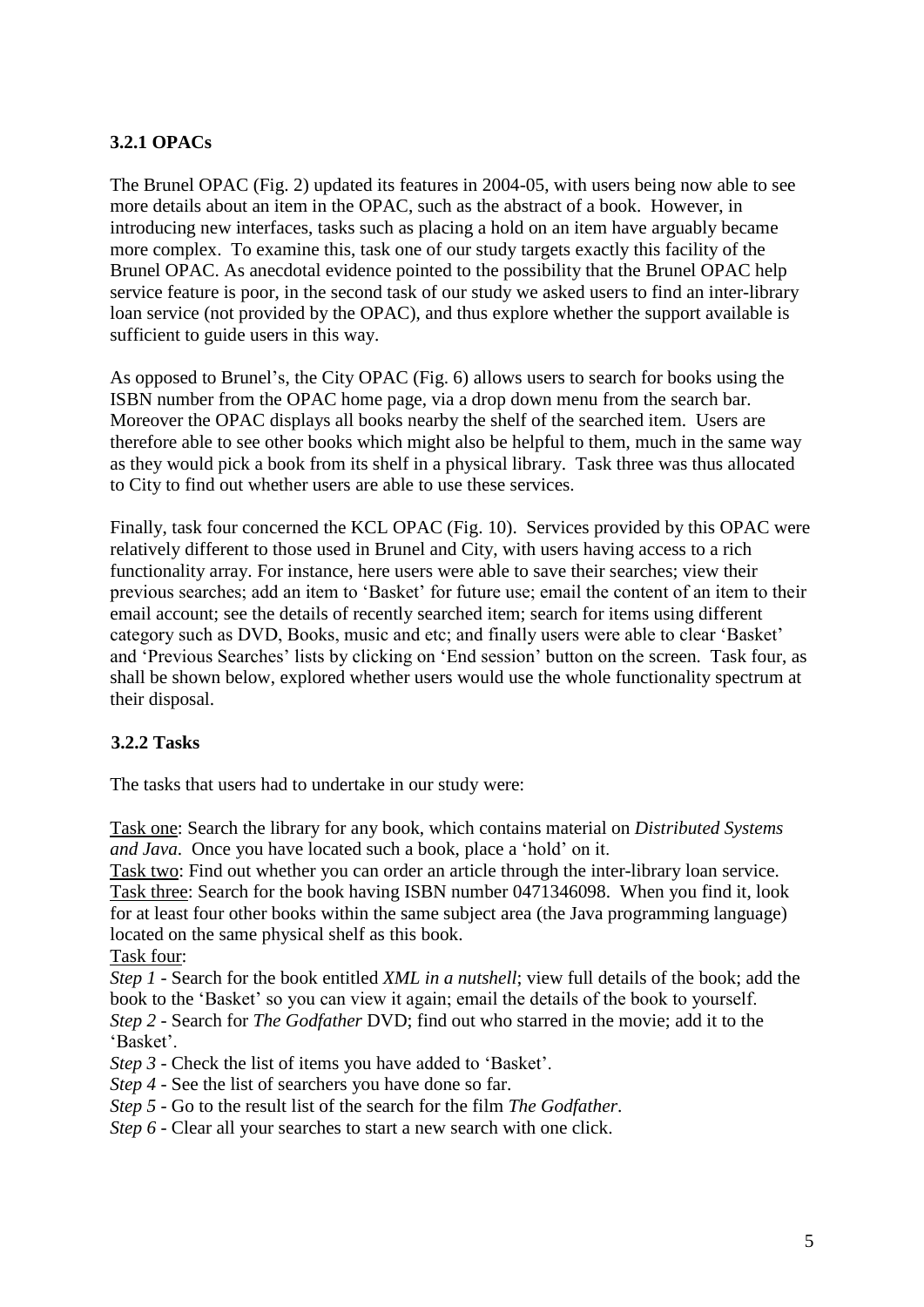All users were observed by the same single person, who recorded their action and their achievement. The observer also made sure each user understood the terminology used in the questionnaire and the purpose of each task given to them. Users were also asked to think out loud while interacting with OPACs.

To find out users' opinions about each task using the related OPAC, we asked them to complete a questionnaire (Table 2) after accomplishing each task. This contained a set of five statements on which the user expressed their opinion on a five-point scale (*strongly agree, agree, natural, disagree, and strongly disagree*). Each statement described whether the user was happy with the way the task is delivered by the OPAC or if the user would have preferred to do the task using a physical library instead.

Having experienced three different types of OPACs, the last part of the study involved users completing a questionnaire soliciting their views on OPACs. Accordingly, we administered a questionnaire soliciting both quantitative and qualitative data, via the use of both closed and open-ended questions. The questionnaire itself thus contained two parts, the first of which solicited user opinions on features that they would prefer the OPACs to contain (Table 3). Finally, in order to find out users' specific preferences in terms of features and user interfaces of OPACs, the last part of the experiment involved users replying to an open-ended questionnaire soliciting their views on OPACs in general (Table 7).

## **3.2.3 Data Analysis**

Data collected was analysed with the Statistical Package for Social Sciences (SPSS), version 11.5. The t-test and Analysis of Variance (ANOVA) were applied to identify potential significant differences between the three user types. The significance value used for this study was  $p < 0.05$ .

# **4. Results**

# **4.1. Users' interaction with OPACs**

As mentioned above, participants were asked to use three OPACs while their interactions were observed. From the outset, it must be remarked that almost 76% of users  $(n = 41)$  did not accomplish all tasks correctly - and this does not exclude experienced users. Moreover, the observer noted that users often blamed their own lack of knowledge of IT when they did not achieve a task, leading further support to including user IT profiles in the design of OPACs. We now proceed to describe user interaction with the three OPACs in detail.

### **4.1.1. Brunel OPAC**

The Brunel OPAC updated its interfaces in the 2004-2005 academic year. The new version has more functions available and displays more details about a selected book than the earlier version used to (Fig. 2). However, participants who had used the catalogue in previous years commented that they preferred the old version, as it was less complicated, and tasks such as placing a hold on a book had previously been much more straightforward.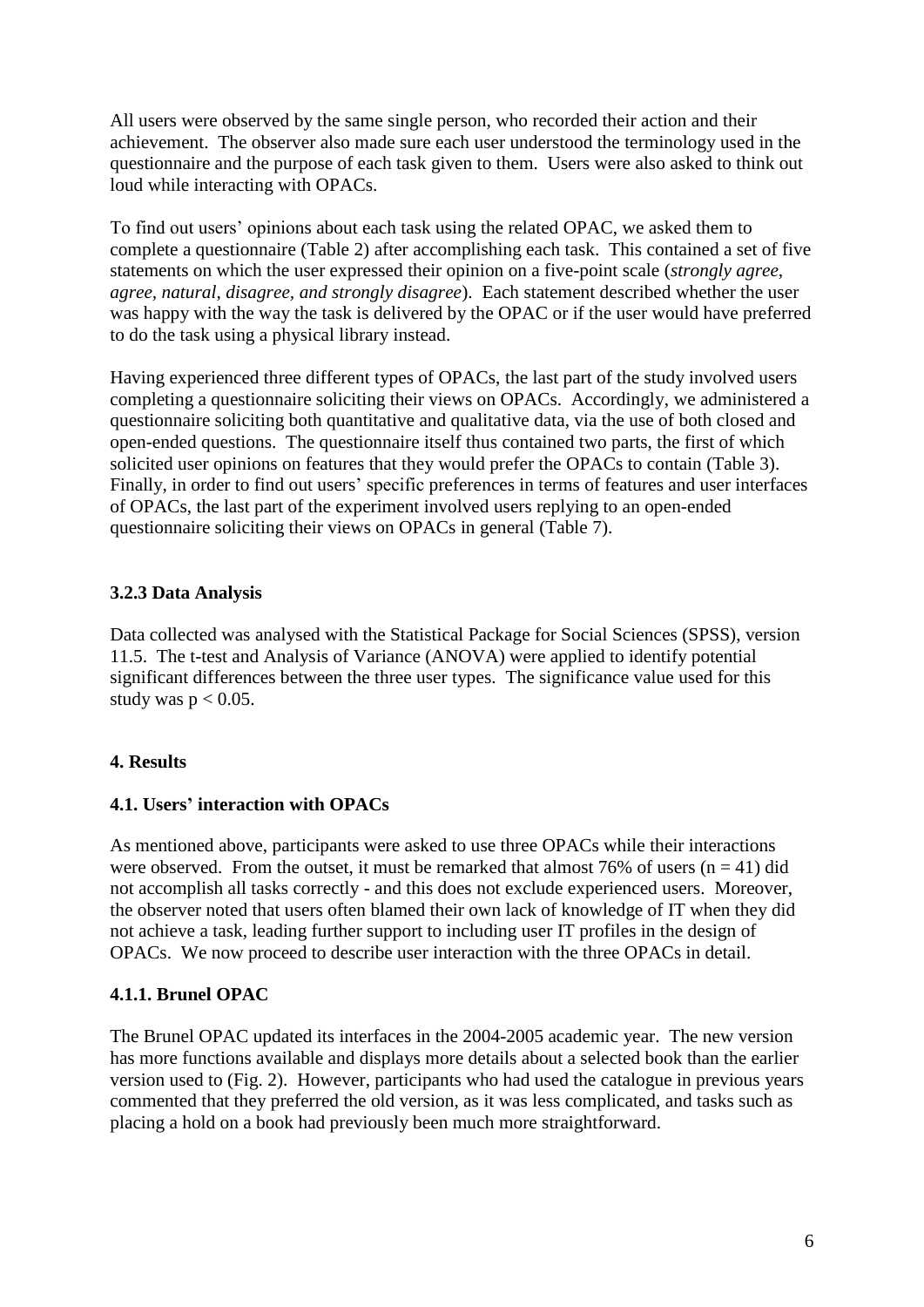An ANOVA on our study data shows that all three different types of users said they will use the Brunel OPAC again ( $p = 0.012$ ,  $F = 4.801$ ), even though 31.48% of users ( $n = 17$ ), mostly novice, could not accomplish Task 1 (Fig. 5). Fig. 3 shows the average credit given by users in their responses to the questionnaire (Table 2) and Fig. 4 shows the responses from each category.

As can be seen apart from Task1-Q3, there was general agreement (df = 53, p =  $0.000$ ) among all users as regards their ranking opinion of each task. Although all three types of users indicated it was easy to do this task, they did prefer to use a physical library for this task, especially advanced and intermediate users. This may point towards the fact that the OPAC did not satisfy users' needs and their expectations were not fulfilled.

Surprisingly, all users surveyed in our study indicated that they found it easy to familiarise with the OPAC (Task1-Q6). Hence, although users were confident using the OPAC, they were not happy with the way Task 1 could be accomplished in the OPAC, as the link to placing a hold on the book was not easy to find. This is especially the case with intermediate users, who were not in favour of using the OPAC to place a hold on a book.

72.22% of novice users  $(n = 13)$  struggled to find the 'Place Hold' link (Fig. 5). These users suggested that it could have been better if this option was available at the result page and this link should be placed in a more obvious place on the page. A novice user commented that:

"*The system does not help nor make it easy to find this link*".

The observer also noted that  $18.52\%$  (n = 10) of users gave up using the Help function after their first attempt. Indeed the rest did not notice the link (Fig. 5) and users commented that the Help function did not guide them and should be more supportive.

In addition to novice users, the other two types of users also commented that functions such as 'Place Hold' that are frequently used in OPACs should be visible and strategically located for users to see. Moreover it would have been better if this option followed the main information (book's details). They also commented that this option was not clearly defined, and that these interactions should be in the form of a button. Table 4 gives overall comments given by all users.

# **4.1.2. City OPAC**

As opposed to the Brunel OPAC, users were much more comfortable interacting with the City OPAC (Fig. 6). Fig. 7 shows the average scores given by users in their responses to the questionnaire (Table 2).

Apart from Q3 and Q4 (Table 2), there was general agreement (df = 53, p = 0.000) among all users as regards their ranking opinion of each task. It seems that users did not all agree whether the help provided was sufficient and if they would prefer to use the OPAC in future. However, all users agreed that it was easy to use the OPAC and to read the information provided. Our results show that Intermediate users seemed to like this OPAC more than users from the other two categories (Fig. 8).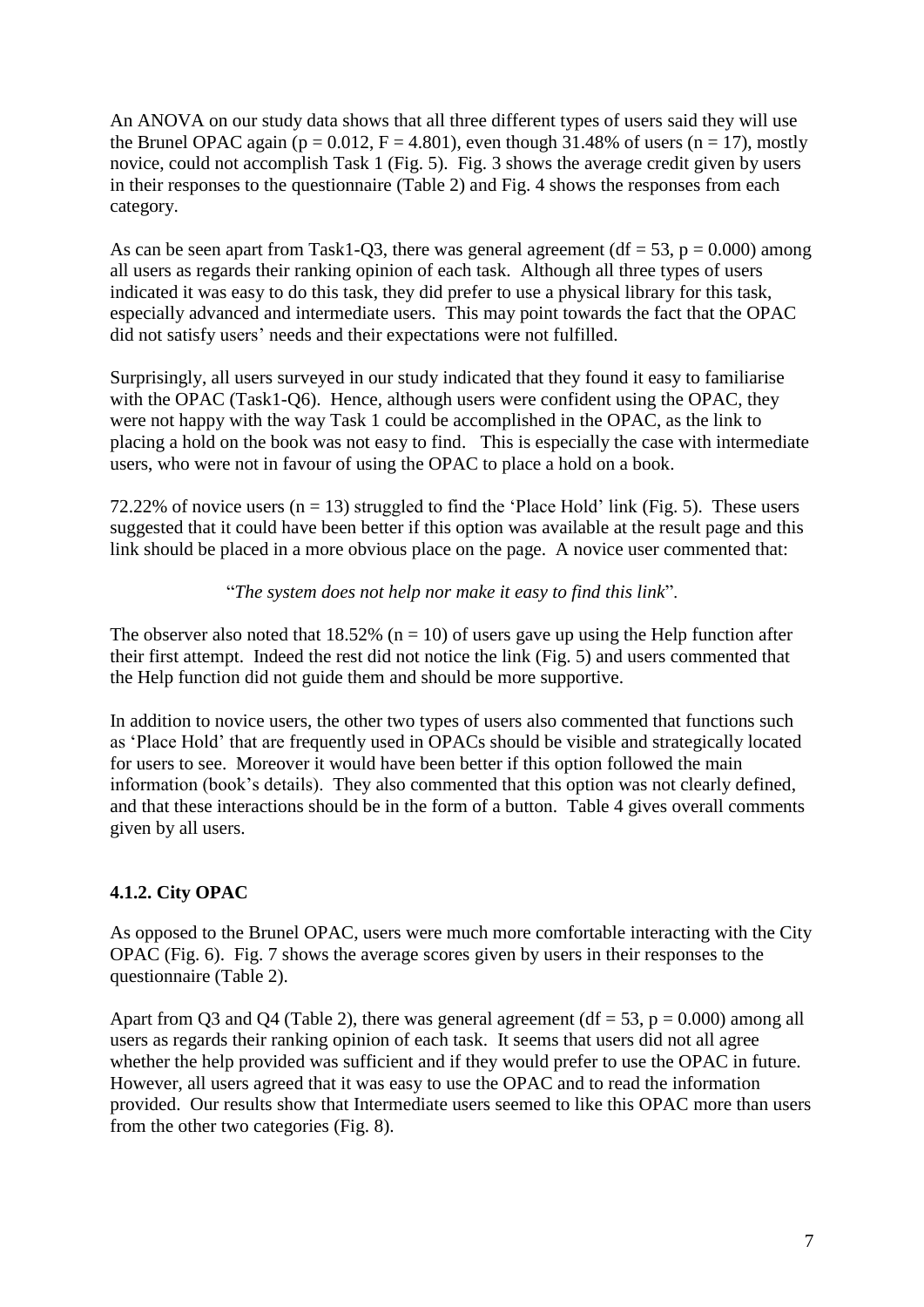An option to search for books by ISBN number was available under a drop down menu list on the first page of searching. Only six users (two from each category) could not find this option and hence did not find the book at the first attempt (Fig. 9).

88.88% ( $n = 48$ ) of users managed to find the book on the same shelf number, by clicking on the right link (Fig. 9). The rest, however, either tried searching by the shelf number or subject name. A novice user said:

> "*It was not immediately obvious that clicking on the item would bring up nearby items on the shelf*".

An advanced user commented:

"*The ability to browse items on a shelf is very useful since this replicated what we are able to do in the physical library. Some description of what the link did to enable us to browse in this way would be useful, as this is not particularly clear*".

Moreover, as Table 5 highlights, overall comments given from users across all categories, were mainly positive.

## **4.1.3. KCL OPAC**

The result from the KCL OPAC (Fig. 10) shows that users were also happy with the interfaces of this catalogue. Indeed one user commented that:

"*It was easier to follow than the other two OPACs*".

Fig. 11 shows the average credit given by users in their responses to the questionnaire (Table 2). Here, we have a similar results profile to those obtained in Task 1 and Task 3. Thus, apart from Q3 (Table 2) there was general agreement (df = 53, p = 0.000) among all users as regards their ranking opinion of each task. More advanced users were in favour of using the KCL OPAC than the previous ones.

However, it must be said that although all users from three categories have said tasks done on this OPAC were easy (Fig. 12), and it was easy to be familiar with the OPAC, not all users accomplished their tasks correctly. Thus  $35.19\%$  of users (n = 19), mainly from the novice category, could not find the 'Add to basket' link (Fig. 13). These users were clicking on 'Basket' button instead, which was at the top of the page. One typical comment given on this function was that the terminology 'Basket' or 'Add to basket' is used for purchasing items on e-shopping websites rather than OPACs. Therefore, different phrases should be used for these functions.

90.74% of users  $(n = 49)$  did not find the DVD search option under 'Subset' menu. These users searched for the DVD in much the same way as they searched for a book. It was not obvious to users that the 'Subset' button contains the list of different materials available in the OPAC e.g. DVD, Books, Journals. Some users looked for a DVD search option under the drop down menu on the first page. Only four advanced users and one intermediate user managed to find this option (Fig. 13).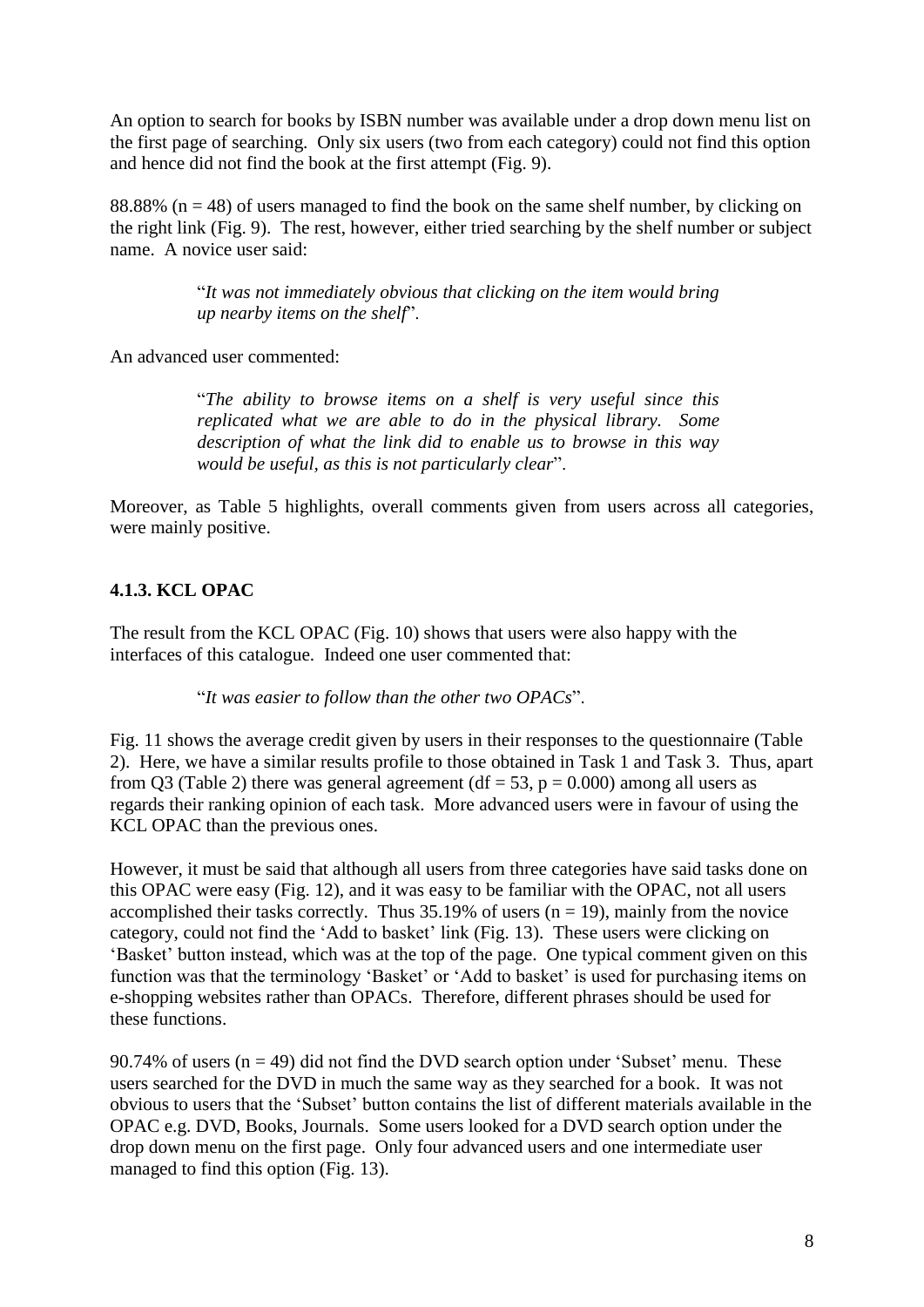Fig. 13 shows that the majority of users managed to view the content of the 'Basket'. Users who did not find the option, were from all three categories. Thus, one advanced user commented:

"*I cannot see the reason for having a 'Basket'. Items are stored by their titles and other details, so this is an unnecessary function. Also the terminology basket is more linked to purchasing items than storing them for later retrieval*".

Another advanced user said:

"…*adding items to 'Basket' was unnecessarily complicated by having to add a description* (of what we have to add)".

However, 35.19% of users ( $n = 19$ ) did not click on the 'Previous Search' button which, was in the same style as the 'Basket' button (Fig. 13). This may indicate that users were not familiar with the phrase used and therefore could not make a connection between the labelled button and the task. One advanced user said:

*"The 'Previous Search' screen was too cluttered and kept track of unnecessary combinations of searches".*

A similar observation applies to the 'Results List' button (Fig. 13).

Another difficult task for users was when they were required to clear their previous searches using one click. Only 29.63% ( $n = 16$ ) of overall users employed the 'End Session' button, which was designed for this purpose (Fig. 13). An intermediate user said:

*"The name given to this button does not define its functionality as I thought by clicking on it I might exit from the catalogue".*

In concluding, we remark that users were generally more confident in using the KCL OPAC than the other two and overall comments are shown in Table 6. Nonetheless, users commented that the KCL OPAC had introduced new features, some of which were unnecessary and rather confusing. Therefore the number of people satisfactorily achieving Task 4 was low.

#### **4.2. Users' preferences for OPACs**

Not all users preferred the KCL OPAC. Among all three types of users, a few said that they preferred the City OPAC as it was simpler to use. Another user commented that the catalogue had too many options and functions which required familiarity to use them all. In order to find out which OPAC had the best impact on users, they were asked to identify their favourite one and specify their reasons. The results showed that 9.25% of users ( $n = 5$ ) preferred to use the Brunel OPAC as they had used it before and were therefore more familiar with it. 27.78% of users  $(n = 15)$  preferred the City OPAC due to such reasons as: there being less information on screen for easier searching; it was straightforward and simple to use; it was comfortable to navigate through the site; the task was done without any problems; search options were labelled clearly; the form was simple; the page looked familiar. However, the highest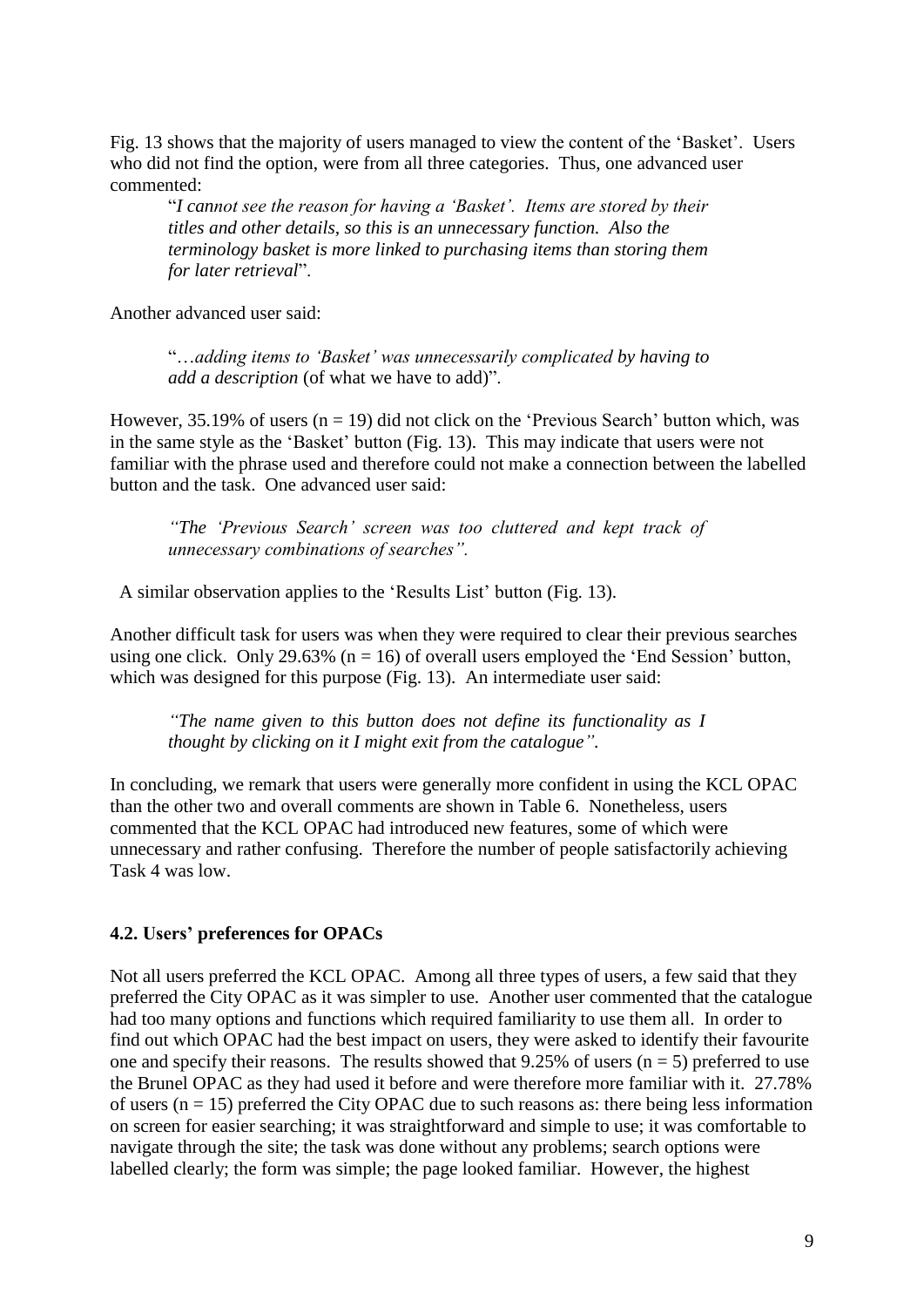percentage of users preferred the KCL OPAC  $(37.04\%, n = 20)$ . Users said that this catalogue is friendlier than the other two; the use of buttons made it easy to use; it has unambiguous option names; there is more information available on a book. Nonetheless, 27.78% of users  $(n = 15)$  had no preference as they considered some functions in each of the applications useful while finding some interfaces that were not user friendly. Therefore they felt their primary requirements were not fully satisfied by any of them.

Users were asked to write down the five most important requirements that they felt OPACs should satisfy. The majority of users were concerned about the easiness of using a OPAC. Hence, according to them, being able to use a OPAC easily without too much effort is an important requirement that should be fulfilled. The other two important requirements were that OPACs should be able to offer the same basic services as physical libraries, such as renewing books, borrowing books, searching for books, and that they should have a reliable search engine capable to provide updated information. Furthermore, users commented that OPACs should be user friendly, provide reliable information and sufficient Help services. Less important requirements mentioned by some users concerned issues such as the appearance of OPACs and having a personal profile.

The second part of the questionnaire that users had to complete, following their interactions with the three OPACs used, consisted of suggestions as to the features and functionality that users themselves would like to see in OPACs. We have grouped users' responses into three sections: functionality, interface/usability, and content (Table 7).

Our results show that as far as functionality requirements are concerned, users indicated that they would like to see all services available in a physical library also available in an OPAC. Moreover, users would like to be able to search the content of all books. User responses regarding interfaces of OPACs mostly concerned the way they could access links. Accordingly, users indicated that they prefer to use more icons or buttons rather than simple links. It thus came as no surprise that users indicated their preference for visual-based OPAC interfaces, rather than ones based predominantly on text. Lastly, as far as OPAC content is concerned, expressed user opinion was that OPACs should contain a variety of media (pictures, music clips and videos).

### **5. Discussion**

Comments given by users in this experiment once again have proved the importance of employing fundamental usability concepts in good systems design. Surprisingly, users from both the novice and intermediate categories - who are unaware of these concepts - have clearly highlighted the need of using them in OPACs. Worryingly, the OPACs used in our study seem to have lapses in respect of these elementary usability properties.

Another key observation has to do with the importance of the OPAC searching facility to users, to the detriment even of the layout and interfaces, for users surveyed in our study suggested that OPACs be easy to learn and reliable in terms of obtaining search results –  $a$ feature which OPAC designers must consider in the design of such systems.

We also observed that only a fraction of the users who participated in our study managed to complete all tasks, and those that did were the more experienced users. This may indicate a lack of understanding of OPAC users and their needs - indeed, if OPACs are designed for use, they should be so such that all types of users are taken into account.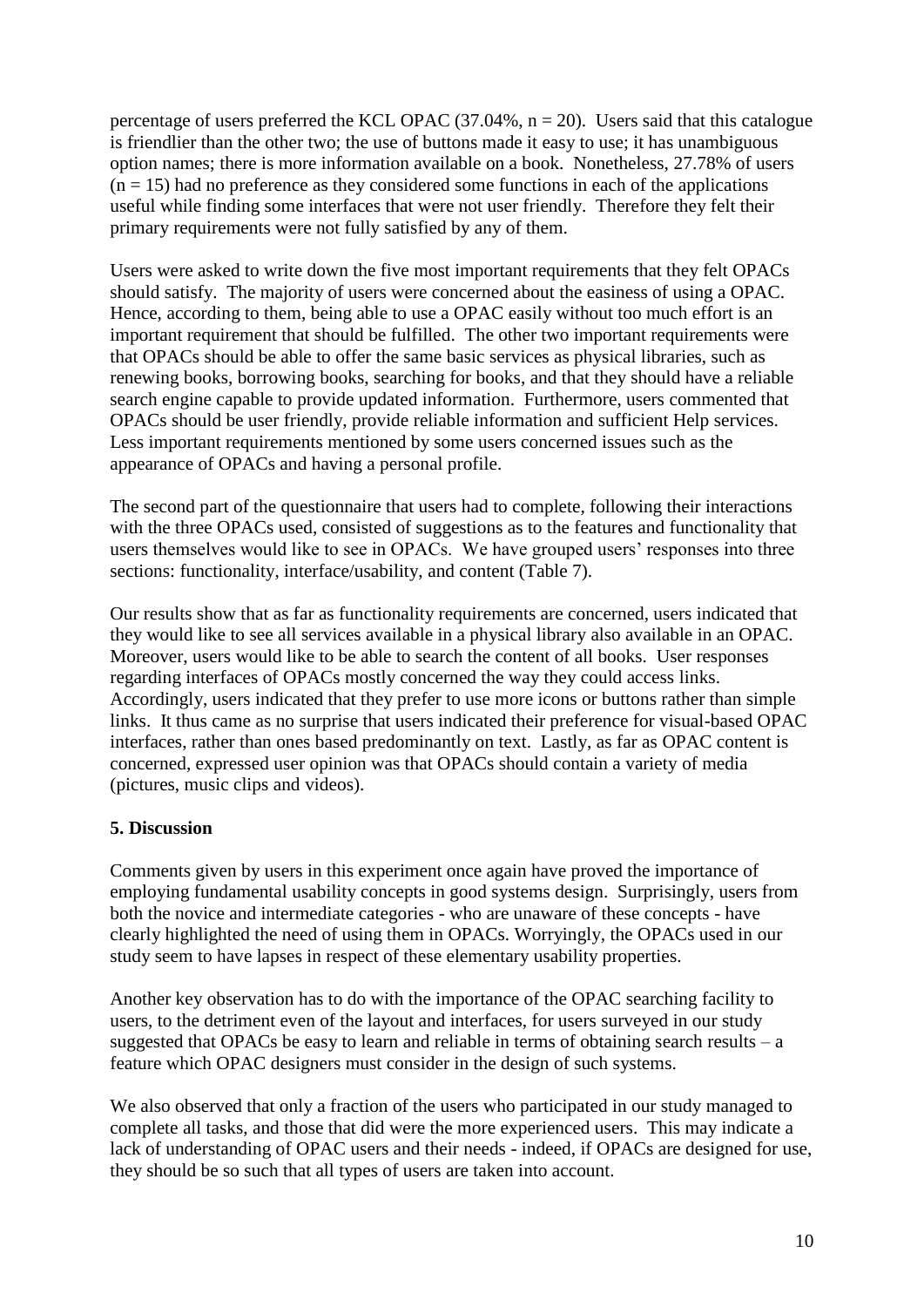Users demanded to see more flexible interfaces. Furthermore, they emphasised that important features should be clearly presented on screen so they can be easily seen, without having to be searched or browsed for. For example in Task 4: Step 5, the DVD submenu where users could access to all DVDs available, was not used by the majority of users (the submenu was invisible to users; hence its functionality was limited). Users also seemed to prefer less information on their screen. User comments and suggestions expressed in our study convey elementary HCI ideas and requirements; what is striking, though, is that these have been found lacking in all the three OPACs used in our study.

Moreover, although the majority of participants in our study agreed that using these OPACs was easy, in practice these users had difficulties using the full set of functionality features of the three OPACs. This adds further support to our belief that end users from a variety of IT backgrounds should be involved early in OPAC design, not only in respect of requirements definition, but also be observed in their interactions with OPAC prototypes, so that functionality is streamlined and the user experience improved.

### **6. Conclusions**

In this paper we have reported the results of a study which sought to explore the gap between users' self-reported OPAC requirements and the functionality and usability of such systems in practice.

We believe that the integration of user-defined requirements of OPACs, along with other Human-Computer Interaction considerations, offers a better understanding of user perceptions and expectations with respect to OPACs and ultimately result in the design of truly usercentred OPACs. Accordingly, in our work, as opposed to previous studies in the area, which have mainly focused on information retrieval and usability issues in OPACs, we have concentrated on eliciting users' opinions regarding features that OPACs should have from users with a wider spectrum of IT skills, ranging from novice to advanced users.

This study was a first step towards the design of an OPAC based on what users want. It has clearly highlighted the need to improve the current status and the user experience of information access. For this, it is essential that user requirements form an integral part in the design and development part user-centred OPACs, and this forms the focus of our future work.

#### **7. Acknowledgements**

We are grateful to all 54 participants who took part in this study.

### **8. Appendix**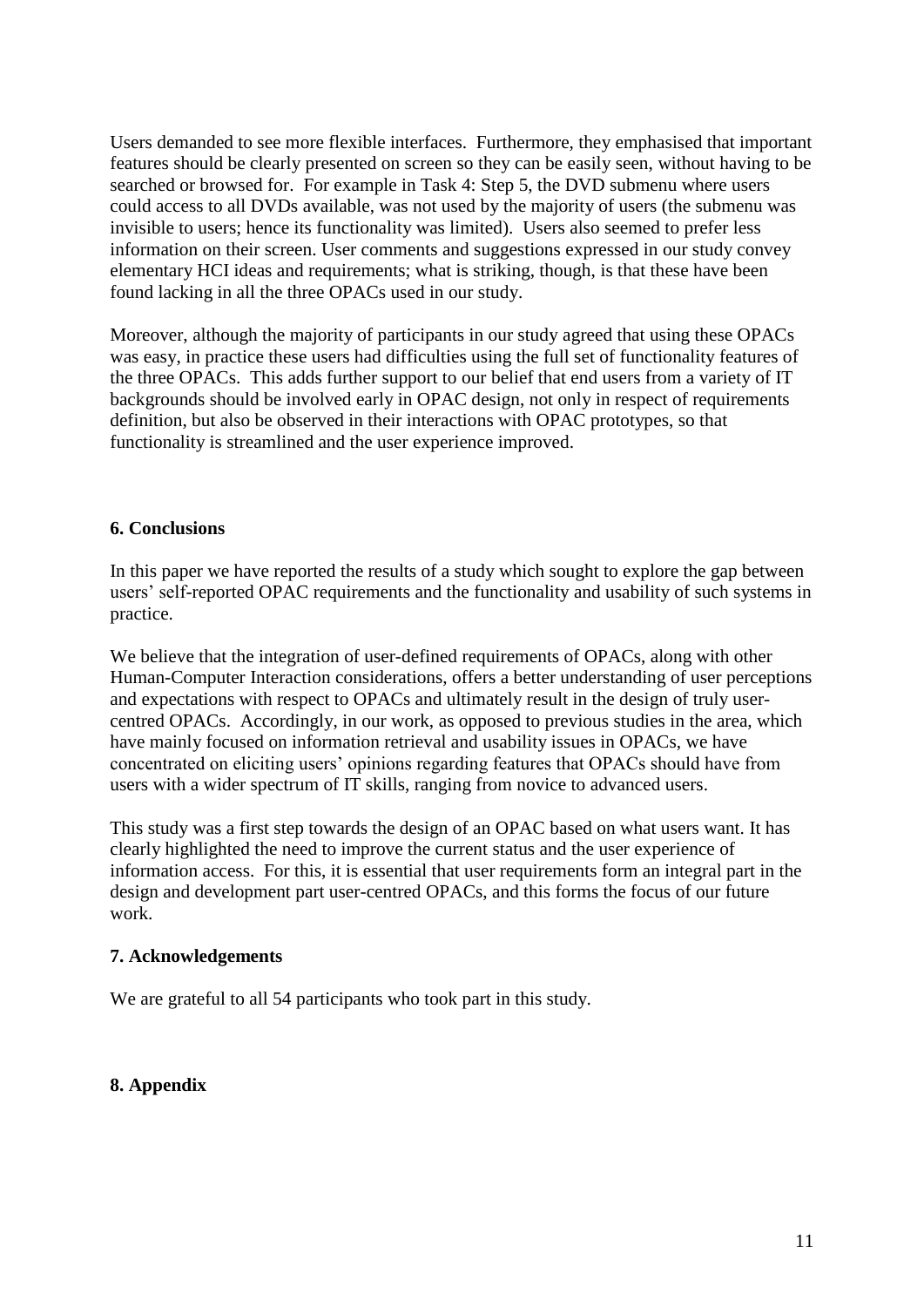#### **9. References**

[1] Agosti, M. and Masotti, M. (1992), "Design of an OPAC database to permit different subject searching accesses in a multi-disciplines universities library catalogue database". N. Belkin, P. Ingwersen and A.M. Pejtersen (Eds), *Proceedings of the 15th annual international ACM SIGIR conference on Research and development in information retrieval, June 21 – 24, 1992*, pp. 245-255.

[2] Babu, R.B. and Tamizhchelvan, M. (2003), "An investigation into the features of OPACs in Tamil Nadu (India)". *Library Review,* 52(6), pp. 257-267.

[3] Blandford, A. and Buchanan, G. (2003), "Usability of digital libraries: a source of creative tensions with technical developments", *IEEE-CS TC Bulletin,* available at: http://www.ieeetcdl.org/Bulletin/summer2003/blandford/blandford.html.

[4] Blandford, A. and Stelmaszewska, H. (2001), "Shooting the Information Rapids", Vanderdonckt, Blandford and Derycke, (Eds), IHM-HCI2001, pp51-54.

[5] Bordeianu, S., Carter, C.E. and Dennis, N.K. (2000), "Delivering electronic resources with Web OPACs and other Web-based tools: needs of reference librarians", *Reference Service Review,* 28(2), pp. 111-118.

[6] Borgman, C.L. (2003), "The invisible library: paradox of the global information infrastructure". *Library Trends,* 51(4), pp. 652-674.

[7] Brophy, P. (2002), "The evaluation of public library online services: measuring impact". *People's Network Workshop Series. Issue Papers No.1.*

[8] Brown, C. (2006), "Digitisation projects at the University of Dundee Archive Services", *Program: electronic library and information systems,* 40(2), pp. 168-177.

[9] Creaser, C., Hamblin, Y. and Davies, J.E. (2006), "An assessment of potential efficiency gains through online content use", *Program: electronic library and information systems,*  40(2), pp. 178-189.

[10] Fields, B., Keith, S. and Blandford, A. (2004), "Designing for Expert Information Finding Strategies", S. Fincher and P. Markopoulos (Eds), *People and Computers XVIII - Design for Life,* Springer pp89-102.

[11] Flavián, C., Guinalíu, M. and Gurrea, R. (2006), "The role played by perceived usability, satisfaction and consumer trust on website loyalty". *Information and Management,* 43(1), pp. 1-14.

[12] Fox, E.A., France, R.K., Sahle, E., Daoud, A. and Cline, B.E. (1993), "Development of a modern OPAC From REVTOLC to MARIAN", R. Korfhage, E. Rasmussen and P. Willett (Eds), June 27 - July 01 1993, ACM Press pp248-259.

[13] Gulliksen, J., Boivie, I. and Göransson, B. (2006), "Usability professionals—current practices and future development", *Interacting with Computers,* 18(4), pp. 568-600.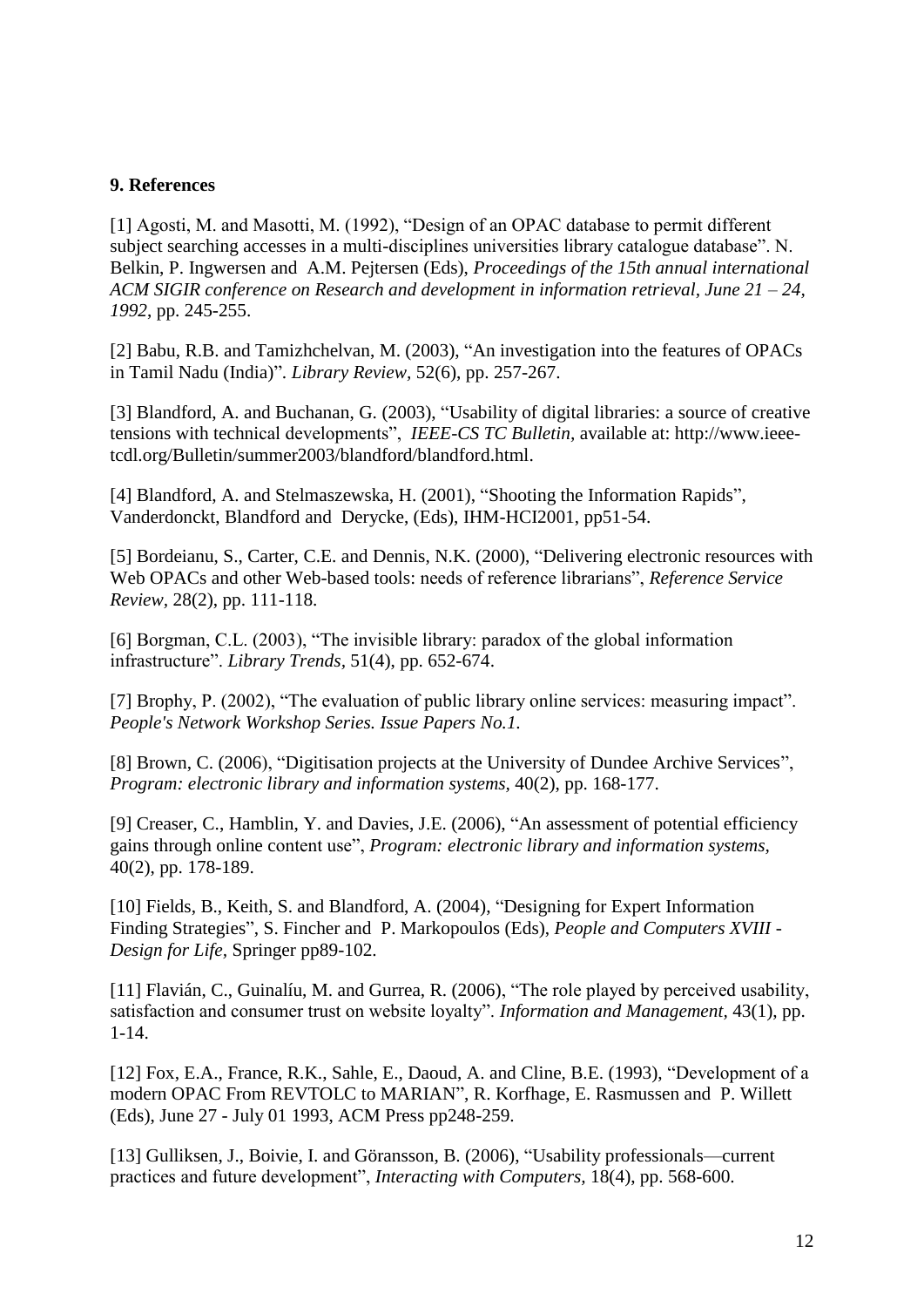[14] Hackos, J.T. and Redish, J.C. (1998), "User and Task Analysis for Interface Design", 1 edn. New York: Wiely.

[15] Hsieh-Yee, I. (1993), "Effects of Search Experience and Subject Knowledge on the Search Tactics of Novice and Experienced Searchers", *Journal of the American Society for Information Science,* 3(44), pp. 161-174.

[16] Kan, M. and Poo, Danny C. C. (2005), "Detecting and supporting known item queries in online public access catalogs", *Proceedings of the 5th ACM/IEEE-CS joint conference on Digital libraries,* June 7-11 2005, ACM Press (New York, USA) pp91-99.

[17] Kennedy, P. (2004), "Dynamic web pages and the library catalogue", *The Electronic Library,* 22(6), pp. 480-486.

[18] Kujala, S. (2003), "User involvement: a review of the benefits and challenges", *Behaviour & Information Technology,* 22(1), pp. 1-16.

[19] Markless, S. and Streatfield, D. (2006), "Gathering and applying evidence of the impact of UK university libraries on student learning and research: A facilitated action research approach". *International Journal of Information Management,* 26(1), pp. 3-15.

[20] McMullen, S. (2001), "Usability testing in a library Web site redesign project", *Reference Service Review,* 29(1), pp. 7-22.

[21] Nordlie, R. (1999), "User revealment—a comparison of initial queries and ensuing question development in online searching and in human reference interactions". *Proceedings of the 22nd annual international ACM SIGIR conference on Research and development in information retrieval*, pp. 11-18.

[22] Stelmaszewska, H., Blandford, A. and Bryan-Kinns, N. (2001), "Use of multiple digital libraries: a case study", Fox, E.A. and Borgman, C.L. (Eds), *JCDL 2001, June* 24, 2001, ACM pp179-188.

[23] Tenopir, C., Hitchcock, B. and Pillow, S.A. (2003), "Use and Users of Electronic Library Resources: An Overview and Analysis of Recent Research Studies", *Council on Library and Information Resources*.

[24] Urquhart, C., Thomas, R., Spink, S., Fenton, R., Yeoman, A., Lonsdale, R., Armstrong, C., Banwell, L., Ray, K. and Coulson, G. (2005), "Student use of electronic information services in further education". *International Journal of Information Management,* 25(4), pp. 347-362.

[25] Vredenburg, K., Mao, J., Smith, P.W. and Carey, T. (2002), "A survey of User Centred Design in practice", pp471-478.

### **Fig. Captions**

- Fig. 1 Participants in the experiment
- Fig. 2 Brunel University OPAC
- Fig. 3 Users' responses to Task 1
- Fig. 4 Responses to Task 1 by each category

Fig. 5 – Number of people who used Help option and placed Hold on the book